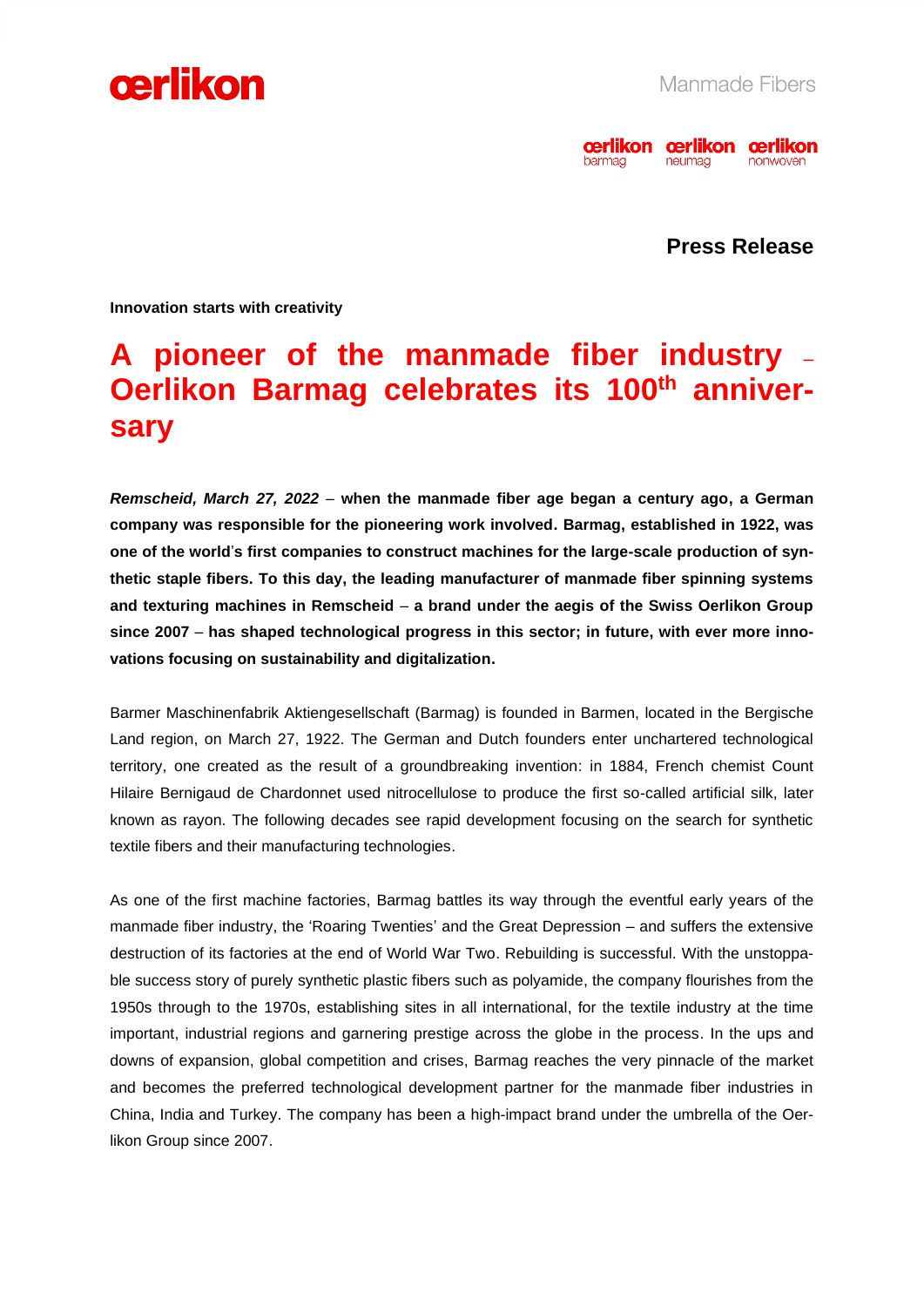# cerlikon

#### **On the wings of innovation**

Today, Oerlikon Barmag is a leading supplier of manmade fiber filament spinning systems and part of the Manmade Fibers Solutions business unit of the Oerlikon Polymer Processing Solutions Division. And our aspirations have not diminished: "The striving towards innovation and technological leadership has been, is and will always be part of our DNA", emphasizes Georg Stausberg, CEO of Oerlikon Polymer Processing Solutions.

In the past, this has been observable in such trailblazing innovations as the revolutionary WINGS generation of winders for POY in 2007 and WINGS for FDY in 2012. Currently, the focus of new and further developments is very much on digitalization and sustainability. Here, Oerlikon Barmag has – as one of the world's first systems manufacturers – been implementing fully-networked smart factories for globally-leading polyester manufacturers since the end of the last decade. Within this context, digital solutions and automation are also helping to provide greater climate and environmental compatibility. This sustainability commitment is not only evidenced by the e-save label introduced for all products back in 2004: Oerlikon is endeavoring to also make all its sites carbon-neutral by 2030 and to acquire its energy exclusively from renewable sources. An ambitious target, whose achievement could be helped by the Oerlikon Barmag anniversary, states Georg Stausberg: "Innovation starts with creativity. And remembering the past provides plenty of motivation and inspiration for the future."

Approx. 3,670 characters including spaces

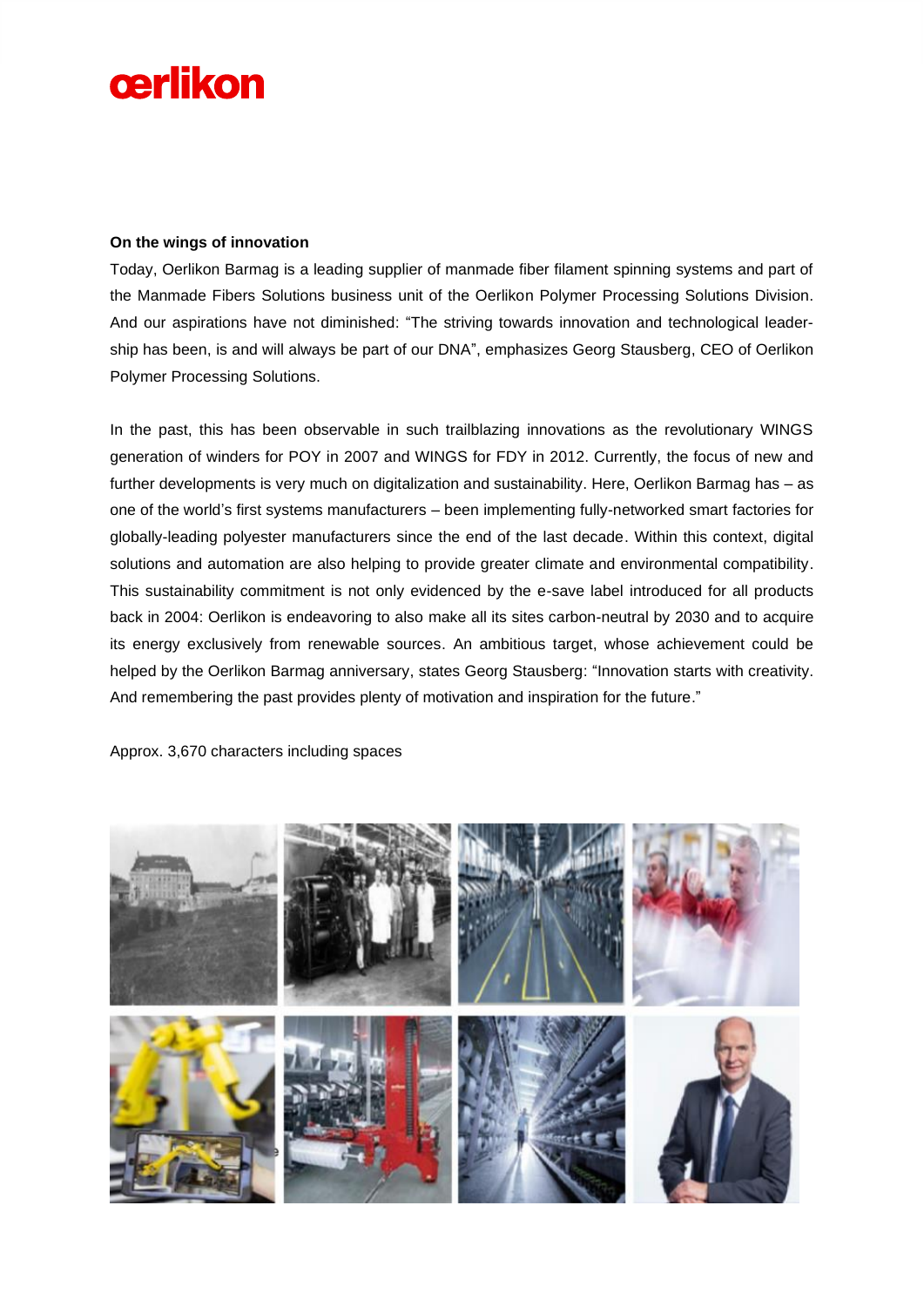

#### **Captions**

Picture 1: After being founded in Wuppertal-Barmen in 1922, Barmag relocated to Remscheid-Lennep, its current site, in 1926. Here, the eventful history of the nascent company was continued on a green field.

Picture 2: In the early-1930s, the rayon spinning machine – in front of which the proud team is standing – was state-of-the-art.

Picture 3: Today, filaments are manufactured at speeds of up to 480 km/h using state-of-the-art spinning systems.

Pictures 4 and 5: A look at the state-of-the-art assembly of a WINGS winder (Picture 4) and at increasingly digital production (Picture 5).

Picture 6: Automation, as shown here in the doffing of wound packages, is an important milestone on the journey to digitally-networked Industrie 4.0 solutions.

Picture 7: Texturing machines, such as this eFK, give the spun yarn a textile, 'bulky' handle.

Picture 8: Georg Stausberg, CEO Oerlikon Polymer Processing Division and CSO Oerlikon

#### **For further information:**

André Wissenberg Marketing, Corporate Communications & Public Affairs Tel. +49 2191 67 2331 Fax +49 2191 67 1313 andre.wissenberg@oerlikon.com

Ute Watermann Marketing, Corporate Communications & Public Affairs Tel. +49 2191 67 1634 Fax +49 2191 67 1313 Ute.Watermann@oerlikon.com

#### **About Oerlikon**

Oerlikon (SIX: OERL) is a global innovation powerhouse for surface engineering, polymer processing and additive manufacturing. Its solutions and comprehensive services, together with its advanced materials, improve and optimize the performance, function, design and sustainability of its customers' products and manufacturing processes in key industries. Oerlikon has been a technology pioneer for decades. All developments and activities have their origins in the passion for supporting customers in achieving their objectives and increasing sustainability. Headquartered in Pfäffikon, Switzerland, the group has two divisions: Surface Solutions and Polymer Processing Solutions. The group has a global footprint of more than 11,800 employees at 207 locations in 38 countries and generated sales of CHF 2.65 billion in 2021.

For further information: [www.oerlikon.com](http://www.oerlikon.com/)